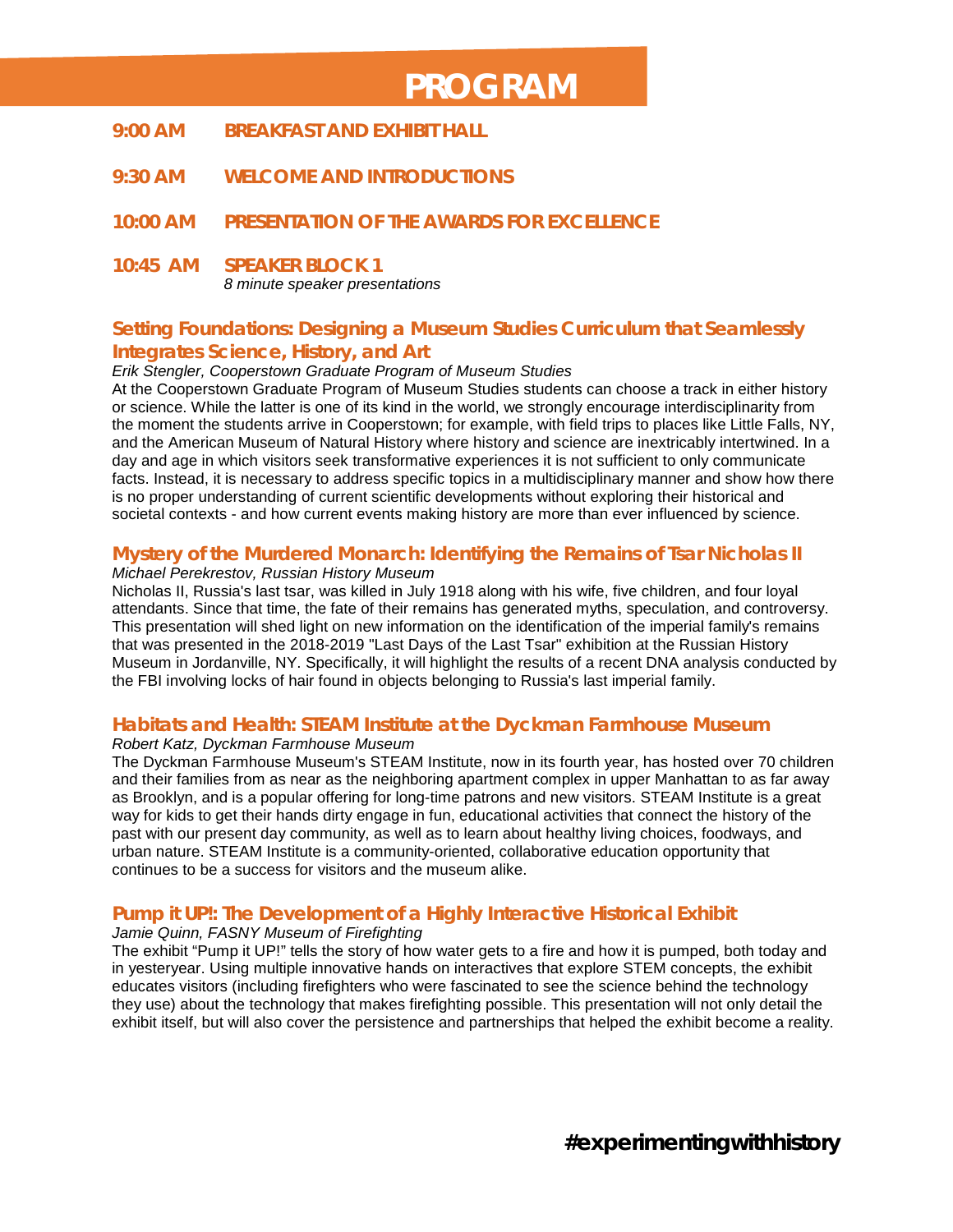#### **11:30 AM FOLLOW THE SPEAKER**

*Want to learn more about the projects and speakers you just heard? Head downstairs to the Appalachian Ballroom for more in-depth conversation. Each speaker will host a table.*

**EXHIBIT HALL AND COFFEE BREAK**

**OFFICE HOURS (ADVANCE SIGN UP REQUIRED)**

10 minute appointment slots

#### **12:05 PM – 1:00 PM LUNCHEON 12:40 PM OFFICE HOURS (ADVANCE SIGN UP REQUIRED)** 10 minute appointment slots

**1:00 PM SPEAKER BLOCK 2** *8 minute speaker presentations*

#### **STEAMing Collections and Special Events**

*Katie Boardman, Cooperstown Graduate Program/Cherry Valley Group* How can history, art, and technology collections inspire STEAM interpretation and special events? How does it work at an art and history museum and an operating historic mill site? Consider how to create informal indoor/outdoor pop-up activity stations for kids and adults that support your organization's mission, education goals, event themes, and visitor experience design. Glean practical tips from successes and "needs work" experiences revealed during a Hanford Mills Museum and Cooperstown Graduate Program partnership. Explore a work in progress at the Arkell Museum. What sticks? What doesn't? What shouldn't? Bring questions and an open mind.

# **Imaging the Invisible: Broadband Multispectral Imaging for Colorant and**

#### **Restoration Mapping**

#### *Dawn Kriss, American Museum of Natural History*

Broadband multispectral imaging offers a relatively low-tech, inexpensive option for examining and photographing museum collections at different wavelengths. These photographs can be used to characterize certain materials, including a variety of colorants and features that may not be visible under normal lighting conditions. This rapidly evolving field can identify previously invisible surface decoration, and help distinguish between certain materials that appear similar, thus providing information about material choices and applications, as well as past restoration campaigns. This presentation will briefly explain the technique, and provide ample examples from a variety of object types and museum collections.

#### **ArtConnects: Museums as Sites of Well-Being**

#### *Patrick Stenshorn, Albany Institute of History and Art*

There has been a growing awareness of the potential of museums as supportive sites of health and wellness- with many organizations developing programming related to health and well-being work. The Albany Institute of History & Art initiated the Art Connects program for people with Alzheimer's, dementia, and other memory impairments in response to requests from community members for a program similar to the Museum of Modern Art's "MeetMe at MoMA" project. The Art Connects program utilizes AIHA's collections to renew and build social connections for individuals affected by Alzheimer's, dementia, or other cognitive defects, and their caregivers through a meaningful art therapy experience.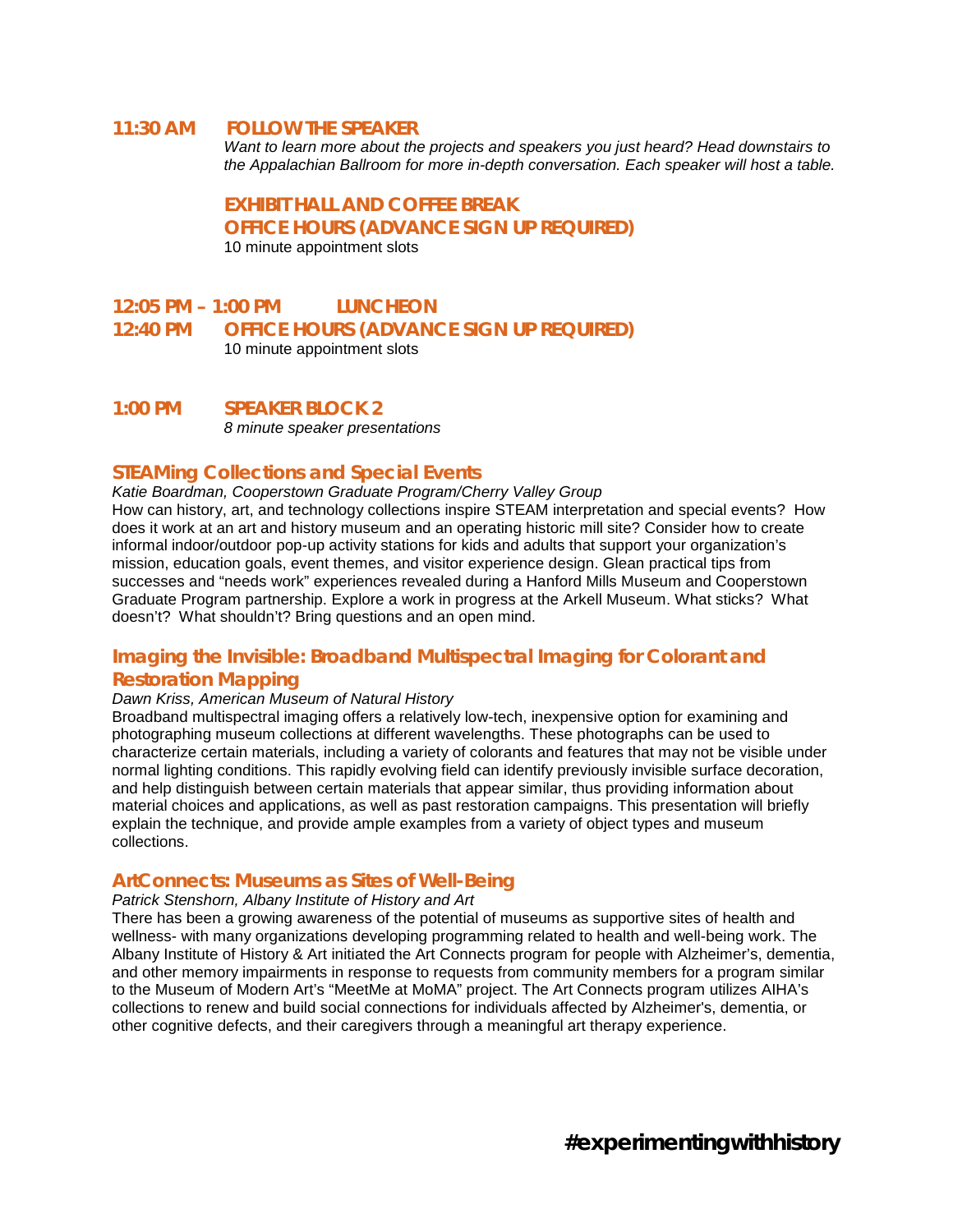# **Digging Up History: A Youth Archaeology Camp in South Troy, New York**

*Christopher Hopkins, The Children's Museum of Science and Technology*

The summer archaeological camp held by The Children's Museum of Science and Technology (CMOST) allows students a unique hands-on experience with the rich cultural history of Troy, NY. Students learn about archaeological field techniques, data collection, laboratory analysis, and artifact conservation while working on an 18th-century site located in South Troy. The students participate in the creation of a historical narrative through the interpretation of their findings during the camp.

# **Engaging Researchers Using Augmented Reality (AR) and Open Source Tools (On a Shoestring Budget!)**

#### *John Ansley, Marist College Archives and Special Collections*

Engaging the next generation of researchers has become more important than ever before. But, how do you do it on a limited budget? This presentation will discuss inexpensive ways to take advantage of open source tools and augmented reality to enhance researcher experience, inspire students, and work with new audiences.

#### **1:45 PM FOLLOW THE SPEAKER**

*Want to learn more about the projects and speakers you just heard? Head downstairs to the Appalachian Ballroom for more in-depth conversation. Each speaker will host a table.*

#### **EXHIBIT HALL AND COFFEE BREAK**

**OFFICE HOURS (ADVANCE SIGN UP REQUIRED)**

10 minute appointment slots

#### **2:20 PM SPEAKER BLOCK 3** *8 minute speaker presentations*

# **Hey! You got History in My STEM/You got STEM in My History! Taking an Integrated Approach to Educational Programming at a National Historic Landmark**

*Lynda Kennedy, Intrepid Sea, Air, and Space Museum*

Innovations in STEM do not happen in a vacuum or without the involvement of people. This presentation outlines one institution's choice to embrace a both/and rather than an either/or approach to developing programs that embrace the science, engineering and technological advancements inherent in its collections along with the historical context that drove them and the stories of the "humanity behind the hardware" in order to educate and inspire future innovators. Highlighted will be the development of programs such as the recent NEH-funded summer institute examining the technology of the Cold War and current programming educating the public about New York State's role in aviation advancements.

### **Making History: Interdisciplinary Workshops for Teens**

#### *Brittany Lester, King Manor Museum*

In collaboration with teachers from a local middle school, King Manor Museum education staff developed two semester-long curriculums for an interdisciplinary hands-on program combining STEM skills and concepts in early American history. Over the course of seven sessions, students used chemistry, applied mathematics, and logical reasoning in such activities as recreating ink recipes, aging cheese, and mixing their own paint -- skills 19th century people would have used every day. This presentation would explore the successes we celebrated and challenges we encountered in meaningfully connecting teens and scientific concepts to our historic site's collections; ultimately producing positive, tangible results.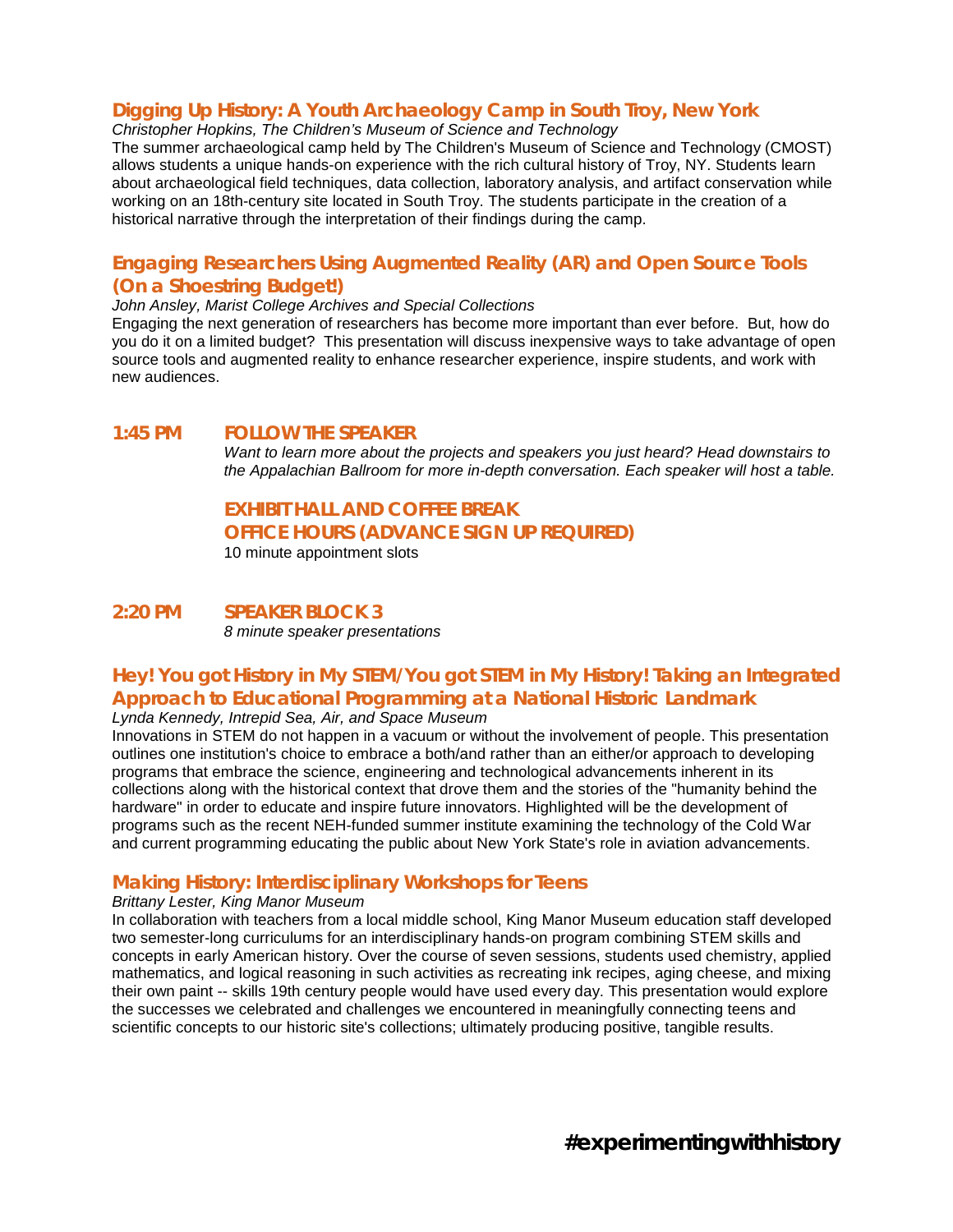# **What is "Archival?": Decoding ISO 18902**

#### *Kate Jacus, The Photo Curator*

Delve into the science behind what makes a storage or display product "archival." ISO 18902 is an international standard that was created to help people select photo-safe enclosures and to provide guidance to manufacturers on how to make photo-safe products. Since photographs are so sensitive to outside elements, a standard based on them is a guideline for protecting many different types of objects. By understanding the elements of the standard - the Photographic Activity Test, pH, kappa number, alkali reserve, and color bleed, you'll gain knowledge about the products your institution's objects require for storage.

### **Powering History with STEAM: Combining Hands-On Science and History in School Programs**

#### *Luke Murphy, Hanford Mills Museum*

With an increasing emphasis on STEM education, it is imperative for historic sites and history museums to develop programming that involves the sciences, technology, engineering and math from a historical perspective. For this presentation, we will examine how Hanford Mills Museum marries STEM and environmental standards with its mission to explore connections among energy, technology, natural resources and entrepreneurship. We will discuss the creative ways we have brought hands-on science and history to nearly 5,000 students in twenty-one school districts and our work with the Creating Rural Opportunities Partnerships (CROP) Program to provide after school programming on life skills, academic enrichment, cultural and artistic topics, and wilderness and health education

# **The Hudson River Trading Game & Navigating the Seas: Teaching Science Through History (and Vice Versa)**

#### *Shawna Reilly, Historic Cherry Hill*

The "Hudson River Trading Game and Navigating the Seas" is an immersive, hands-on program which, in partnership with the Albany Heritage Area Visitor's Center, creatively combines history and science for 4th and 5th grade students. Through student-directed play on a 34-foot game board, students experience the challenges of 18th century travel on the Hudson River. Students also learn about celestial navigationthey make and use quadrants, experiment with lodestones and other navigational tools, chart global trade routes, and learn how sailors relied upon astronomy with an interactive star show. For the past six years, Historic Cherry Hill has partnered with the Port of Albany to provide free field trip admission for City School District of Albany students to attend the program at the Albany Heritage Area Visitors Center.

#### **3:00 PM FOLLOW THE SPEAKER**

*Want to learn more about the projects and speakers you just heard? Head downstairs to the Appalachian Ballroom for more in-depth conversation. Each speaker will host a table.*

#### **EXHIBIT HALL AND COFFEE BREAK OFFICE HOURS (ADVANCE SIGN UP REQUIRED)** 10 minute appointment slots

#### **3:35 PM POSTER SESSION:** *AWARDS FOR EXCELLENCE* **RECIPIENTS** *Come hear more about the programs and projects we honored this year!*

**EXHIBIT HALL OFFICE HOURS (ADVANCE SIGN UP REQUIRED)** 10 minute appointment slots